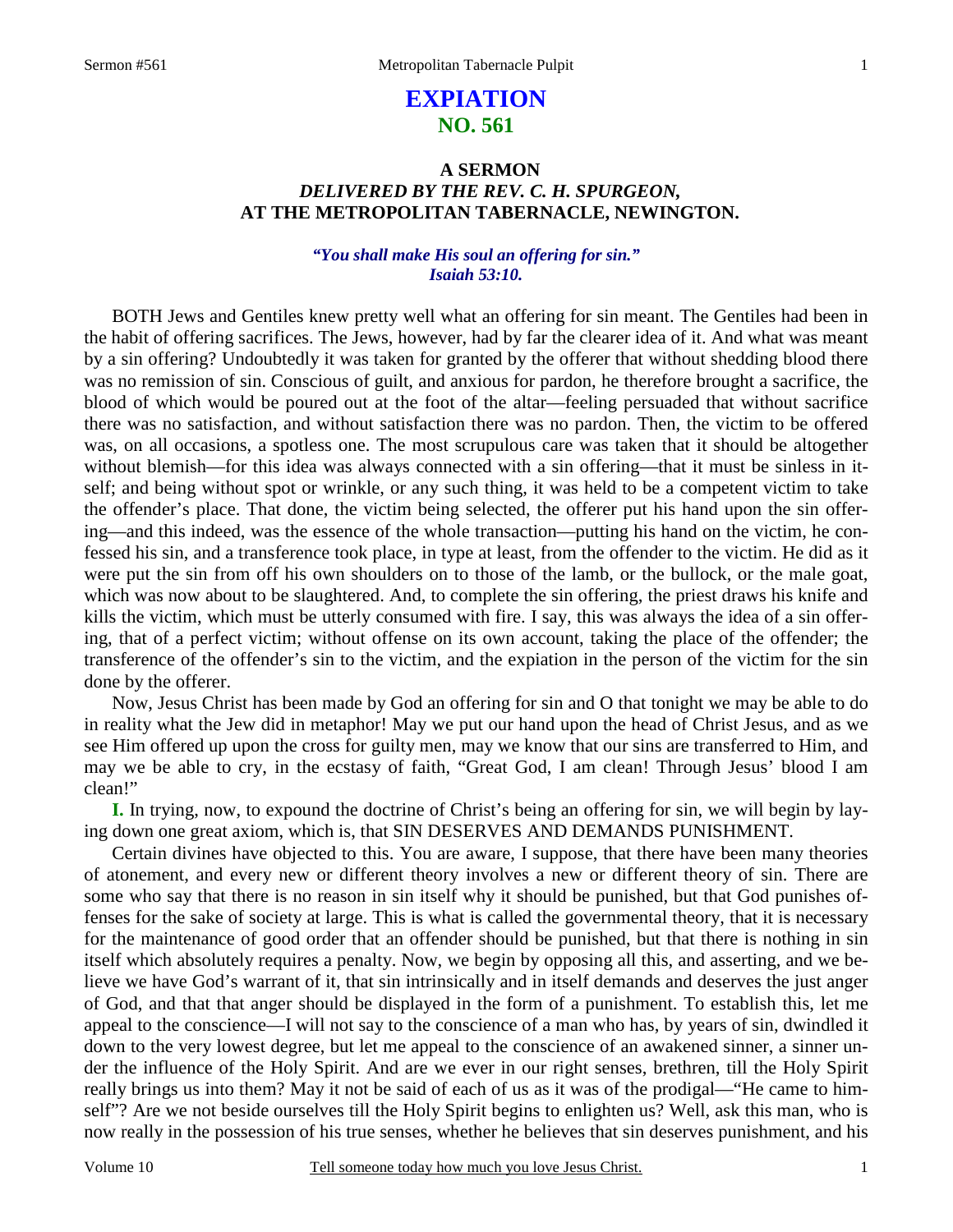answer will be quick, sharp, and decisive—"Deserve it," says he, "yes, indeed; and the wonder is that I have not suffered it. Why, sir, it seems a marvel to me that I am out of hell, and Wesley's hymn is often on my lips—

### '*Tell it unto sinners, tell, I am, I am out of hell.'"*

"Yes, sir," says such a sinner, "I feel that if God should strike me now, without hope or offer of mercy, to the lowest hell, I should only have what I justly deserve; and I feel that if I am not punished for my sins, or if there is not some plan found by which my sin can be punished in another, I cannot understand how God can be just at all! How shall He be the Judge of all the earth if He allows offenses to go unpunished?"

There has been a dispute whether men have any innate ideas, but surely this idea is in us as early as anything, that virtue deserves reward, and sin deserves punishment. I think I might venture to assert that if you go to the most degraded race of men, you would still find, at least, some traces of this—shall I call it tradition—or is it not a part of the natural light which never was altogether eclipsed in man? Man may put bitter for sweet, and sweet for bitter, darkness for light, and light for darkness, but this follows him as a dog at the heels of its master—a sense that virtue should be rewarded, and that sin must be punished. You may stifle this voice, if you will, but sometimes you will hear it, and terribly and decisively will it speak in your ears to say to you, "Yes, man, God must punish you; the Judge of all the earth cannot allow you to go scot free." Add to this another matter, namely, that God has absolutely declared His displeasure against sin itself. There is a passage in Jeremiah, the  $44<sup>th</sup>$  chapter and the  $4<sup>th</sup>$  verse, where He calls it, "That abominable thing which I hate." And then, in Deuteronomy, the  $25<sup>th</sup>$  chapter, at the  $16<sup>th</sup>$ verse, He speaks of it as the thing which is an abomination to Him. It must be the character of God that He has a desire to do towards His creatures that which is equitable. "Shall not the Judge of all the earth do right?" If there is anything in them which deserves reward, rest assured He will not rob them of it; and, on the other hand, He will do the right thing with those who have offended, and if they deserve punishment, it is according to the nature and character of a just and holy God that punishment should be inflicted; and we think there is nothing more clear in Scripture than His truth that sin is in itself so detestable to Him, that He must and will put forth all the vigor of His tremendous strength to crush it, and to make the offender feel that it is an evil and a bitter thing to offend against the Most High. Beware, you who forget God in this matter, lest He tear you in pieces, and there be none to deliver you! Sin must be punished.

The other idea that sin is only to be punished for the sake of the community involves injustice. If I am to be damned for the sake of other people, I object to it. No, sir, if I am to be punished, justice says, at any rate, that it shall be for my *own* sins; but if I am to be eternally a castaway from God's presence merely as a sort of trick of government to maintain the dignity of His law, I cannot understand the justice of this. If I am to be cast into hell merely that I am to teach to others the tremendousness of the divine holiness, I shall say there is no justice in this; but if my sin intrinsically and of itself deserves the wrath of God, and I am sent to hell as the result of this fact, I close my lips, and have nothing to say. I am speechless; conscience binds my tongue. But if I am told that I am only sent there as a part of a scheme of moral government, and that I am sent into torment to impress others with a sense of right, I ask that someone else should have the place of preacher to the people, and that I may be one of those whose felicity it shall be to be preached *to,* for I see no reason in justice why I should be selected as the victim! Really, when men run away from the simplicities of the gospel in order to make Jehovah more kind, it is strange how unjust and unkind they make Him! Sinner, God will never destroy you merely to maintain His government, or for the good of others! If you are destroyed, it shall be because you would not come to Him that you might have life; because you would rebel against Him; because sin from stern necessity did, as it were, compel the attribute of divine justice to kindle into vengeance, and to drive you from His presence forever! Sin must be punished.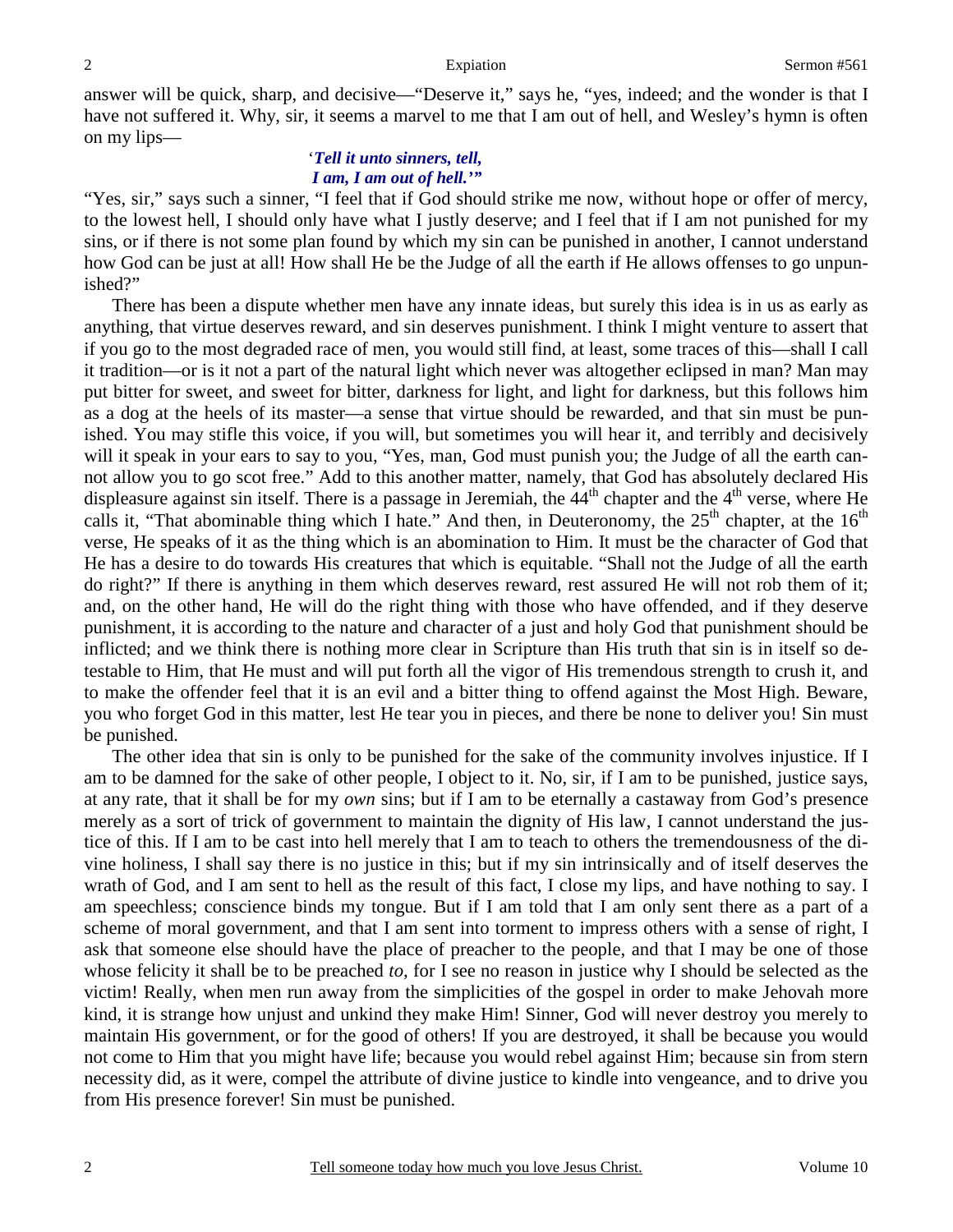The reverse of this doctrine, that sin demands punishment, may be used to prove it, for it is highly immoral, dangerous, and opens the floodgates of licentiousness to teach that sin can go unpunished. O sirs, it is contrary to fact. Look! O, if your eyes could see, tonight, the terrible justice of God which is being executed now, if these ears could but hear it, if you could be appalled for a moment with—

### *"The sullen groans and hollow moans, And shrieks of tortured ghosts,"*

you would soon perceive that God is punishing sin! And if sin deserves not to be punished, what is hell but injustice on a monstrous scale? What is it but an infinite outrage against everything which is honest and right, if these creatures are punished for anything short of their own deeds? Go and preach this in hell and you will have quenched the fire which is forever to burn, and the worm of conscience will die. Tell them in hell that they are not punished for sin, and you have taken away the very sting of their punishment! And then, come to earth and go, like Jonah went, though with another message than Jonah carried, through the highways and the broadways, the streets and thoroughfares of this exceedingly great city, and proclaim that sin is not to be punished for its own intrinsic desert and baseness! But if you expect your prophecy to be believed, enlarge the number of your jails, and seek for fresh fields for transportation in the interests of society, for if any doctrine can breed villains, this will! Say that sin is not to be punished, and you have unhinged government; you have plucked up the very gate of our common prosperity; you will have been another Samson to another Gaza, and we shall soon have to rue the day. But, sirs, I need not stop to prove it; it is written clearly upon the consciousness of each man, and upon the conscience of every one of us, that sin must be punished. Here are you and I tonight brought into this dilemma. We have sinned; we all like sheep have gone astray, and we must be punished for it. It is impossible, absolutely, that sin can be forgiven without a sacrifice! God must be just if heaven falls. If earth should pass away, and every creature should be lost, the justice of God must stand—it cannot by any possibility be allowed to be impugned. Let this, then, be fully established in our minds.

You need not to be told, as for the first time, that God in His infinite mercy has devised a way by which justice can be satisfied and yet mercy can be triumphant. Jesus Christ, the only-begotten of the Father, took upon Himself the form of man, and offered unto divine justice that which was accepted as an equivalent for the punishment due to all His people.

**II.** Now, the second matter that I wish to bring under your notice is this, THAT THE PROVISION AND ACCEPTANCE OF A SUBSTITUTE FOR SINNERS IS AN ACT OF DIVINE GRACE.

It is no act of grace for a person to accept a financial debt on my behalf of another person. If I owe a man 20 pounds, it is no matter to him, whatever, who shall pay the 20 pounds, so long as it is duly paid. You know that you could legally and at once demand a receipt and a release from anyone who is your creditor as long as his debt is discharged, though it is discharged by another, and not by you. It is so in financial matters, but it is not so in penal matters. If a man is condemned to be imprisoned, there is no law; there is no justice which can compel the lawgiver to accept a substitute for him. If the sovereign should permit another to suffer in his place, it must be the sovereign's own act and deed; he must use his own discretion as to whether he will accept the substitute or not, and if he does so, it is an act of charity. In God's case, if He had said in the infinite sovereignty of His absolute will, "I will have no substitute, but each man shall suffer for himself, he who sins shall die," none could have murmured. It was grace, and only grace which led the divine mind to say, "I will accept a substitute; there shall be a vicarious suffering, and My vengeance shall be content and My mercy shall be gratified."

Now, dear friends, this grace of God is yet further magnified, not only in the allowance of the principle of substitution, but in the providing of such a substitute as Christ—on Christ's part that He should give up Himself, the Prince of Life, to die; the King of Glory to be despised and rejected of men; the Lord of angels to be a servant of servants, and the Ancient of Days to become an infant of a span long. Think of the distance—

> *"From the highest throne in glory, To the cross of deepest woe,"*

3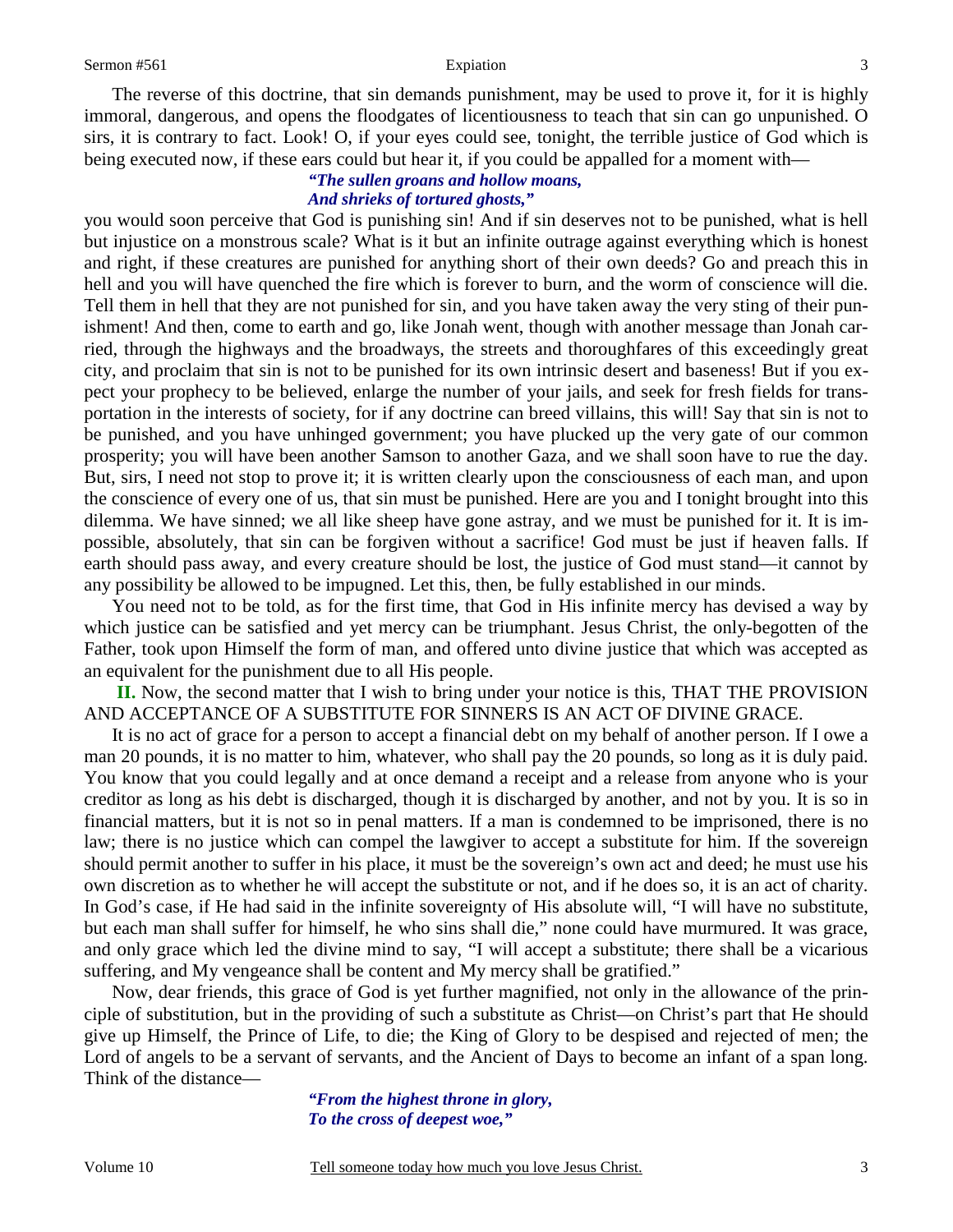and consider the unexampled love which shines in Christ's gift of Himself! But the Father gives the Son. "God so loved the world that He gave His only-begotten Son, that whoever believes in Him should not perish, but have everlasting life." To give your wealth is something, if you make yourself poor, but to give your child is something more. When the patriot mother tears her son from her bosom and cries, "Go, my first-born, to your country's wars; go and fight until your country's flag is safe, and the hearths and homes of your native land are secure," there is something in it, for she can look forward to the bloody spectacle of her son's mangled body, and yet love her country more than her own child! Here is heroism, indeed. But God spared not His own Son, His only-begotten Son, but freely delivered Him up for us all. "God commends His love toward us, in that, while we were yet sinners, Christ died for us." I implore you; do not look upon the sacrifice of Christ as an act of mere vengeance on the Father's part! Never imagine, oh, never indulge the idea that Jesus died to make the Father satisfied towards us! Oh, no, dear friends, Jesus' death is the effect of overwhelming and infinite love on the Father's part, and every blow which wounds, every infliction which occasions sorrow, and every pang which rends His heart, speaks of the Father's love as much as the joy—the everlasting triumph which now surrounds His head!

Let us add, however, to this, that although Jesus Christ's dying as a substitute does give to Him lawful right to all promised privileges, and does make Him, as the covenant head of His people, a claimant of the divine mercy, yet it does not render any of the gifts which we receive from God, any the less *gifts* from God. Christ has died, but still, everything that we receive comes to us entirely as a gratuitous outflow of God's great heart of love. Never think you have any claim to anything because Christ purchased it. If you use the word *claim* at all, let it always be in so humble and modified a sense that you understand that you are still receiving not of debt but of grace. Look upon the whole transaction of a substitute, and of Christ becoming the Second Adam as being a matter of pure, rich, free, sovereign grace, and never indulge the atrocious thought, I pray you, that there was justice and justice only, here; but do magnify the love and pity of God in that He did devise and accomplish the great plan of salvation by an atoning sacrifice.

**III.** But now, to go a step further, and then with as much brevity as possible. The Lord established the principle of substitution, having provided a substitute, and having through Him bestowed upon us gratuitously innumerable mercies, therefore let us observe THAT JESUS IS THE MOST FITTING PERSON TO BE A SUBSTITUTE, AND THAT HIS WORK IS THE MOST FITTING WORK TO BE A SATISFACTION.

Let every sinner here, who desires something stable, to fix his faith upon, listen to these simple truths of God, which I am trying to put as plainly as possible. You do understand me, I trust, that God must punish sin, that He must punish you for sin unless someone else will suffer in your place, that Jesus Christ is the person who did suffer in the place of all those who ever have believed on Him, who do believe in Him, or ever shall believe in Him, making for those who believe on Him a complete atonement by His substitution in their place. Now, we say that Christ was the best person to be a substitute; for just consider what sort of a mediator was needed. Most absolutely, he must be one who had no debt of his own. If Christ had been at all under the law naturally, if it had been His duty to do what it is our duty to do, it is plain He could only have lived for Himself; and if He had any sin of His own, He could only have died for Himself, seeing His obligations to do and to suffer would have been His just due to the righteousness and the vengeance of God. But on Christ's part, there was no natural necessity for obedience, much less for obedience unto death. Who shall venture to say that the divine Lord amidst the glories of heaven owed to His Father anything? Who shall say it was due to the divine Father that Christ should be nailed to the accursed tree, to suffer, bleed, and die—and then be cast into the grave? None can dare to say such a thing; He is Himself perfectly free, and therefore can He undertake for others. One man who is drawn for the militia cannot be a substitute for another person so drawn, because he owes for himself his own personal service. I must, if I would escape, and would procure a substitute,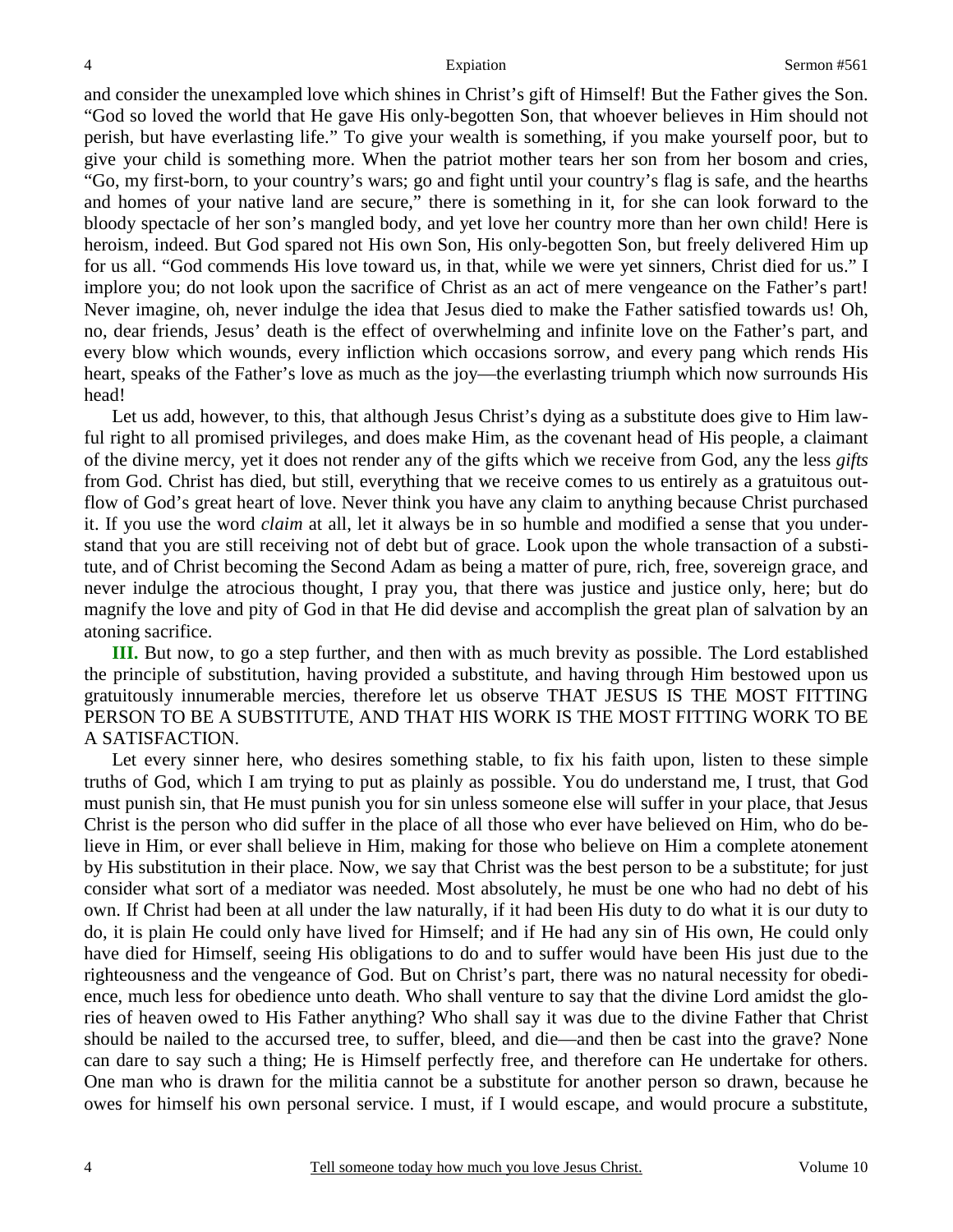find a man who is not drawn, and who is, therefore exempt. Such is Jesus Christ. He is perfectly exempt from service, and therefore can volunteer to undertake it for our sake. He is the right person.

There was needed, also, one of the same nature with us. Such is Jesus Christ. For this purpose He became man, of the substance of His mother, very man, such a man as any of us. Handle Him and see if He is not flesh and bones. Look at Him, and mark if He is not man in soul as well as in body. He hungers; He thirsts; He fears; He weeps; He rejoices; He loves; He dies; Made in all points and like unto us, being a man and standing exactly in a man's place, becoming a real Adam, as true an Adam as was the first Adam, standing quite in the first Adam's place, He is a fit person to become a substitute for us.

But please observe, (see if you cannot throw your grappling hooks upon this), the dignity of His sacred Person made Him the most proper person for a substitute. A mere man could at most only be a substitute for one other man. Crush him as you will, and make him feel in his life every pang which flesh is heir to, but he can only suffer what *one* man would have suffered. He could not, I will venture to say, even then, have suffered an equivalent for that eternal misery which the ungodly deserve; and if he were a mere man, he must suffer precisely the same. A difference may be made in the penalty, when there is a difference in the person, but if the person is the same, the penalty must be precisely and exactly the same in degree and in quality. But the dignity of the Son of God, the dignity of His nature, changes the whole matter. A God bowing His head, and suffering, and dying in the person of manhood, puts such a singular efficacy into every groan and every pang, that it needs not that His pangs should be eternal, or that He should die a second death. Remember that in financial matters, you must give a *quid pro quo*—but in matters of penal justice, no such thing is demanded. The dignity of the person adds a special force to the substitution, and thus, one bleeding Savior can make atonement for millions of sinful men and women. The Captain of our salvation can bring multitudes unto glory!

It needs one other condition to be fulfilled. The person so free from personal service, and so truly in our nature, and yet so exalted in person, *should also be accepted and ordained of God.* Our text gives this a full solution in that it says, "*He* shall make His soul an offering for sin." Christ did not make Himself a sin offering without a warrant from the Most High—God made Him so. "The Lord has laid on Him the iniquity of us all." It was the sovereign decree of heaven which constituted Christ the great substitute for His people. No man takes this office upon himself. Even the Son of God stoops not to this burden uncalled. He was chosen as the covenant head in election. He was ordained in the divine decree to stand for His people. God the Father cannot refuse the Sacrifice which He has Himself appointed. "My son," said good old Abraham, "God shall provide Himself a lamb for a burnt offering." He has done so in the Savior; and what God provides, God must and will accept.

I wish tonight that I had power to deal with this doctrine as I would. Poor trembling sinner, look up a moment! Do you see Him there—Him whom God has set forth? Do you see Him in proper flesh and blood fastened to that tree? See how the cruel iron drags through His tender hands! Mark how the rough nails are making the blood flow profusely from His feet! See how fever parches His tongue and dries His whole body like a potsherd! Do you hear the cry of His spirit, which is suffering more than His body suffers—"My God, My God, why have You forsaken Me?" This is none other than God's only-begotten Son! This is He who made the worlds! This is the express image of His Father's person, the brightness of Jehovah's glory! What do you think, man? Is there not enough there to satisfy God? Truly it *has* satisfied God—is there not enough there to satisfy *you?* Cannot your conscience rest on that? If God's appointed Christ could suffer in your place, is it not enough? What more can justice ask? Will you now trust Christ with your soul? Come now, sir! Will you now fall flat at the foot of the cross, and rest your soul's eternal destiny in the pierced hands of Jesus of Nazareth? If you will, then God has made Him to be a sin offering for you! But if you will not, beware, lest He, whom you would not have to be your Savior, should become your Judge and say, "Depart you cursed one, into everlasting fire in hell!"

**IV.** We come now to our fourth remark—THAT CHRIST'S WORK, AND THE EFFECTS OF THAT WORK ARE NOW COMPLETE.

5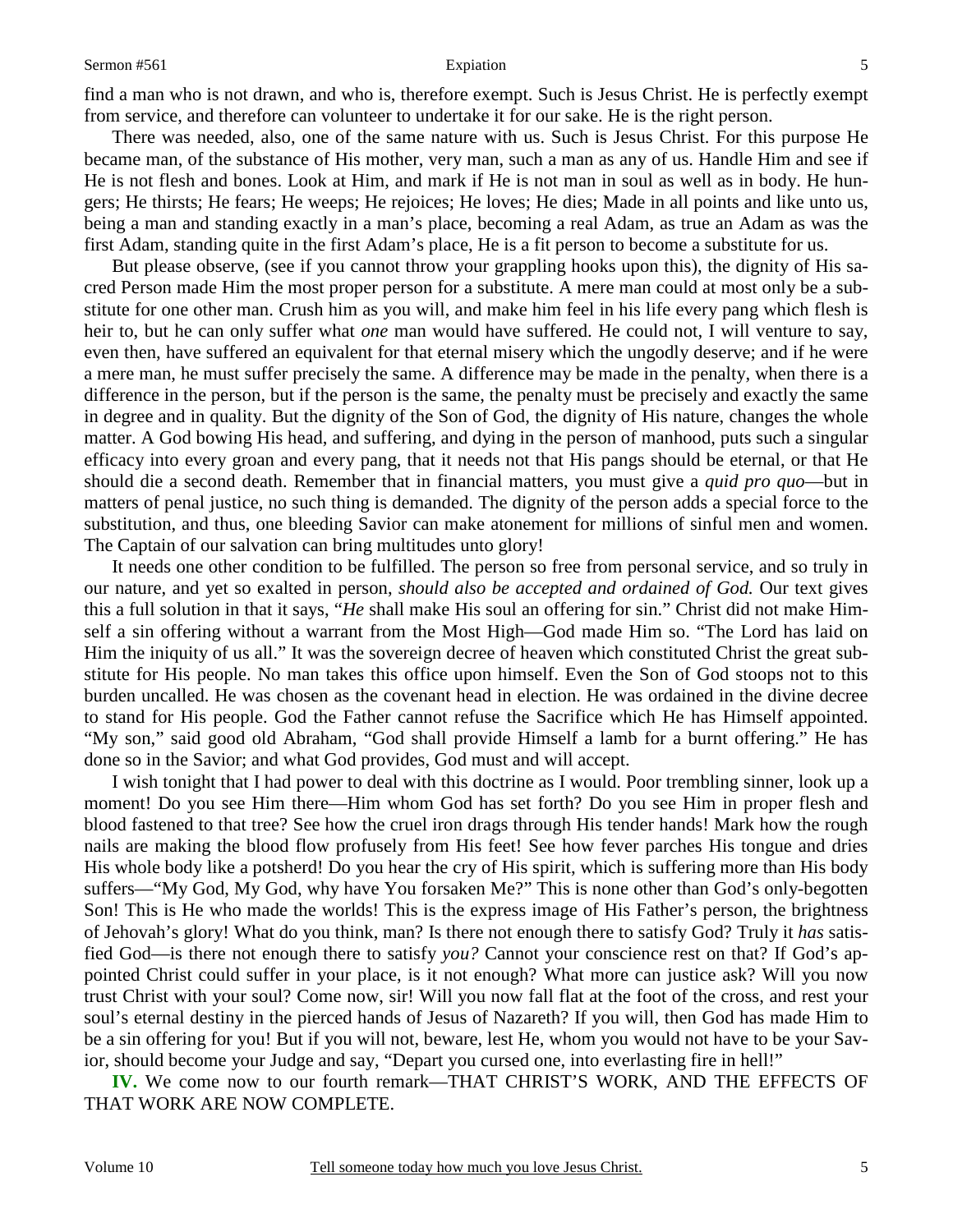Christ becomes a substitute for us. We have seen how fit and proper a person He was to be such. We hinted that, from the dignity of His Person, the pains He suffered were a good and sufficient equivalent for our own suffering on account of sin. But now, the joyous truth of God comes up that Christ's work is finished! Christ has made atonement, so complete, that He never need suffer again! No more drops of blood, no more pangs of heart, no more bitterness and darkness, with exceeding heaviness even unto death are needed—

### *"It is done, the great transaction's done."*

The death-knell of the penalty rings in the dying words of the Savior, "It is finished." Do you ask for a proof of this? Remember that Jesus Christ rose again from the dead. If He had not completed His work of penalty-suffering, He would have been left in the tomb till now. Our preaching would have been in vain, and your faith would have been in vain—you and I would have been yet in our sins. But Jesus rose! God's sheriff's officer let Him out of "durance vile" because the account had been discharged, and God's great Court of King's Bench sent down the decree to let the captive go free. More than that; Christ has ascended up on high. Do you think He would have returned there with unatoned sin red upon His garments? Do you suppose He would have ascended to the rest and to the reward of an accomplished work? What? Sit at His Father's right hand to be crowned for doing *nothing?* And rest until His adversaries are made His footstool when He has not performed His Father's will? Absurd! Impossible! His ascension in stately pomp, amidst the acclamations of angels, to the enjoyment of His Father's continued smile, is the sure proof that the work is complete.

Complete it is, dear brethren, not only in itself, but, as I said, in its effects. That is to say, that there is now complete pardon for every soul which believes in Christ! You need not do anything to make the atonement of Christ sufficient to pardon you! It says no eking out; it is not as if Christ had put so much into the scale and it was quivering in the balance—your sins, for all their gravity, utterly ceased their pressure through the tremendous weight of His atonement. He has outweighed the penalty, and given double for all your sins. Pardon, full and free, is now presented in the name of Jesus, proclaimed to every creature under heaven, for sins past, for sins present, and for sins to come, for blasphemies and murders, for drunkenness and whoredom—for all manner of sin under heaven. Jesus Christ has ascended up on high, and He is exalted that He may give repentance and remission of sin. You have no need of shillings to pay the priests; nor is baptismal water needed to effect the pardon; there is no willing, doing, being, or suffering of yours required to complete the task. The blood has filled the fountain full—you have but to wash and be clean—and your sins shall be gone forever!

Justification, too, is finished. You know the difference. Pardon takes away our filth, but then it leaves us naked; Justification puts a royal robe upon us. Now, no rags of yours are needed—not a stitch of yours is needed to perfect what Christ has done! He whom God the Father has accepted as a sin offering has perfected forever those who are set apart. You are complete in Christ. No tears of yours, no penance, no personal mortifications—no, no good works of yours—are needed to make you complete and perfect. Take it as it is! O, sirs, may you have grace to take it as it is freely presented to you in the gospel. "He who believes on Him is not condemned." "There is therefore now no condemnation to them who are in Christ Jesus." Trust Christ! Implicitly trust Christ, and all that He did shall cover you, while all that He suffered shall cleanse you!

Remember, too, that acceptance is finished. There are the Father's arms, and here are you, a filthy sinner. I do not know you, but it may be you have trod the pavements, or you have gone farther than that, and added drunkenness to shame. Perhaps you have gone to the lowest vice, perhaps to robbery. Who knows what manner of person may step into this place? But the great arms of the eternal Father are ready to save you as you are, because the great work of Christ has effected all that is needed before God for the acceptance of the vilest sinner. How is it that the Father can embrace the prodigal? Why, he is fresh from the swine trough! Look at him! Look at his rags—how foul they are! We would not touch them with a pair of tongs! Take him to the fire and burn the filth! Take him to the bath and wash him! Those lips are not fit to kiss—those filthy lips cannot be permitted to touch that holy check of the glori-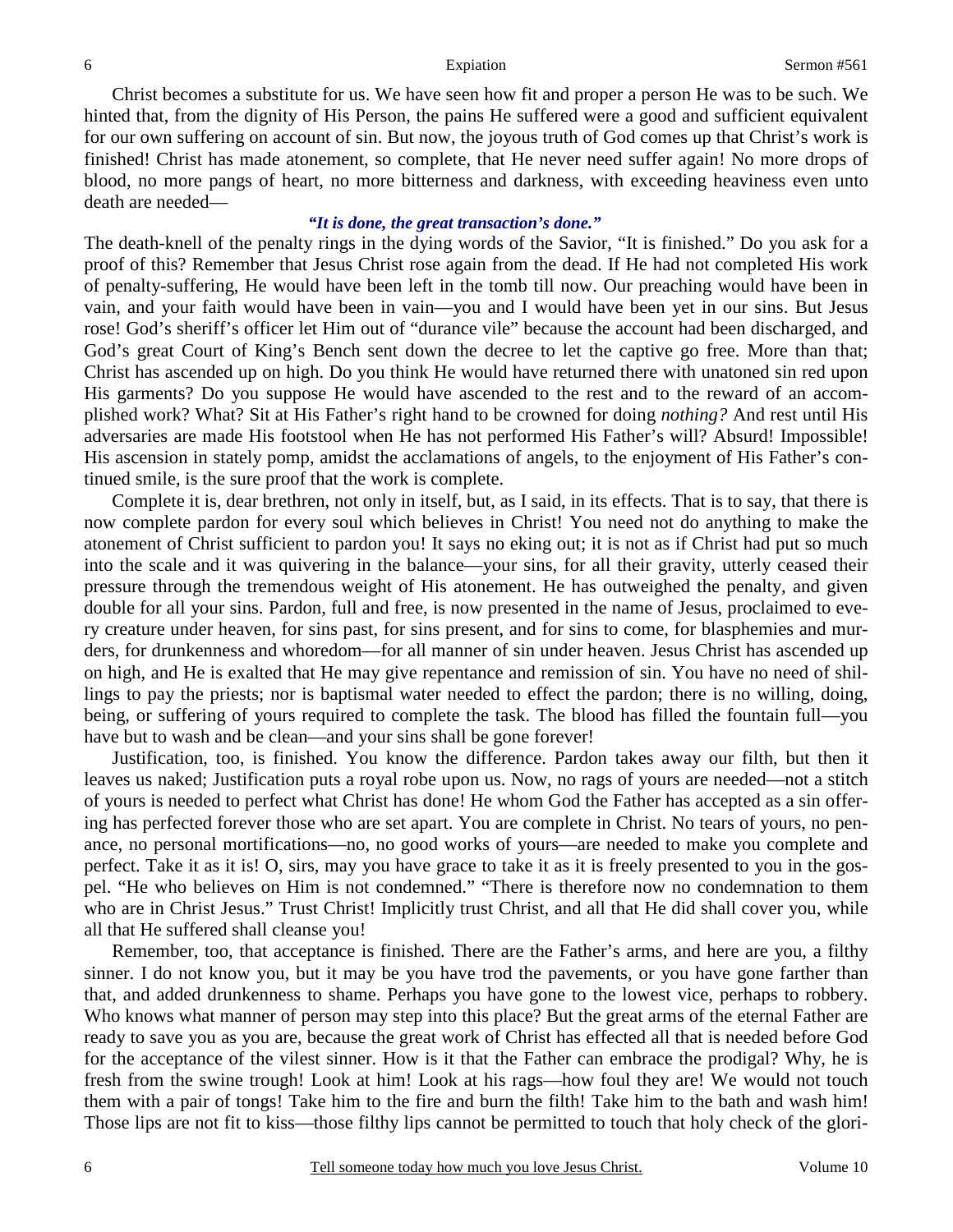ous Father! Ah, but it is not so. While he was yet a great way off, his Father saw him—rags and poverty, and sin and filth, and all—and He did not wait till his son was clean, but ran and fell upon his neck and kissed him, just as he was! How could he do that? Why, the parable does not tell us, for it did not run on with the subject to introduce the atonement; but this explains it—when God accepts a sinner, He is, in fact, only accepting Christ! He looks into the sinner's eyes, and He sees His own dear Son's image there, and He takes the sinner in. As we have heard of a good woman, who whenever a poor sailor came to her door, whoever he might be, would always make him welcome because, she said, "I think I see my own dear son who has been these many years away, and I have never heard from him; but whenever I see a sailor, I think of him, and treat the stranger kindly for my son's sake."

So, my God—when He sees a sinner longing for pardon, and desirous of being accepted, He thinks He sees His Son in him, and accepts him for His Son's sake! Do not imagine that we preach a gospel in this place for respectable, godly people. No, we preach a gospel here for SINNERS. I heard the other day, from one who told me that he believed we were saved by being perfect—that when we committed sin, we at once fall out of God's mercy. Well now, supposing that were true, it would not be worth making a large splutter about. It would not be worth angels singing, "Glory to God in the highest," about it, I should think. Any fool might know that God would accept a perfect man. But this is the thing of marvel for which heaven and earth shall ring with the praises of the Mediator—that Jesus Christ died for the ungodly; that Jesus Christ gave Himself for their sin—not for their righteousness—not for their good deeds! If He had looked to all eternity, He could not have seen anything in us worthy of so great a suffering as that which He endured, but He did it for charity's sake, for love's sake.

And now, in His name—O that I could do it with His voice, and with His love, and with His fervor—I do beseech you to lay hold upon Him! No matter who you may be, I will not exclude you from the invitation. Have you piled your sins together till they seem to provoke heaven? Do your sins touch the clouds? Come, and welcome! God has provided a sin offering for you! Has man cast you out? Say, poor woman, does the dreary river seem to invite you to the fatal plunge? God has not cast you out! O you who feel in your own body the effect of your sin till you are loathing yourself, and wishing you had never been born—perhaps you say, like John Bunyan, "O that I had been a frog, or a toad, or a snake, sooner than have been a man, to have fallen into such sin, and to have become so foul!" Have courage, sinner! Have courage! "Let the wicked forsake his way, and the unrighteous man his thoughts: and let him return unto the Lord, and He will have mercy upon him; and to our God, for He will abundantly pardon." Do not doubt this message! God has sent it to you. Do not reject it! You will reject your own life if you do. Turn at His rebuke! It is a loving voice which speaks to you, and that would speak, perhaps, better and more forcibly if it were not choked with love. I do implore you, sinner, come to Jesus! If you are damned, it is not for lack of invitation! If you will perish, it is not for lack of earnest pleading with you! I tell you, man, there is nothing of your own needed! All this is found in the sin offering—for you need not find it. There is no merit of yours needed; there is merit enough in Christ!

Is it not the old proverb that you are not to take coals to Newcastle? Do not take anything to Christ! Come as you are—just as you are. Tarry not till you go out of this house! The Lord enable you to believe in Jesus NOW; to take Him NOW as a complete and finished salvation for you—though you may be the most sunken, and abandoned, and hopeless of all characters. Why did God provide a sin offering but for sinners? He could not have needed to provide it if there was no necessity. You have a great necessity! You have, shall I say, compelled Him to it; your sins have nailed Christ's hands to the cross; your sins have pierced His heart, and His heart is not pierced in vain; nor are those hands nailed there for nothing! Christ will have you, sinner! Christ will have you! There are some of God's elect, here and He will have you! You shall not stand against Him; Almighty love will have you! He has determined that you shall not do what you have vowed. Your league with hell is broken tonight, and your covenant with death is disannulled. The prey shall not be taken from the mighty, the lawful captive shall be delivered! The Lord will yet fetch you up from the depths of the sea. Oh, what a debtor to grace will you be! Be a